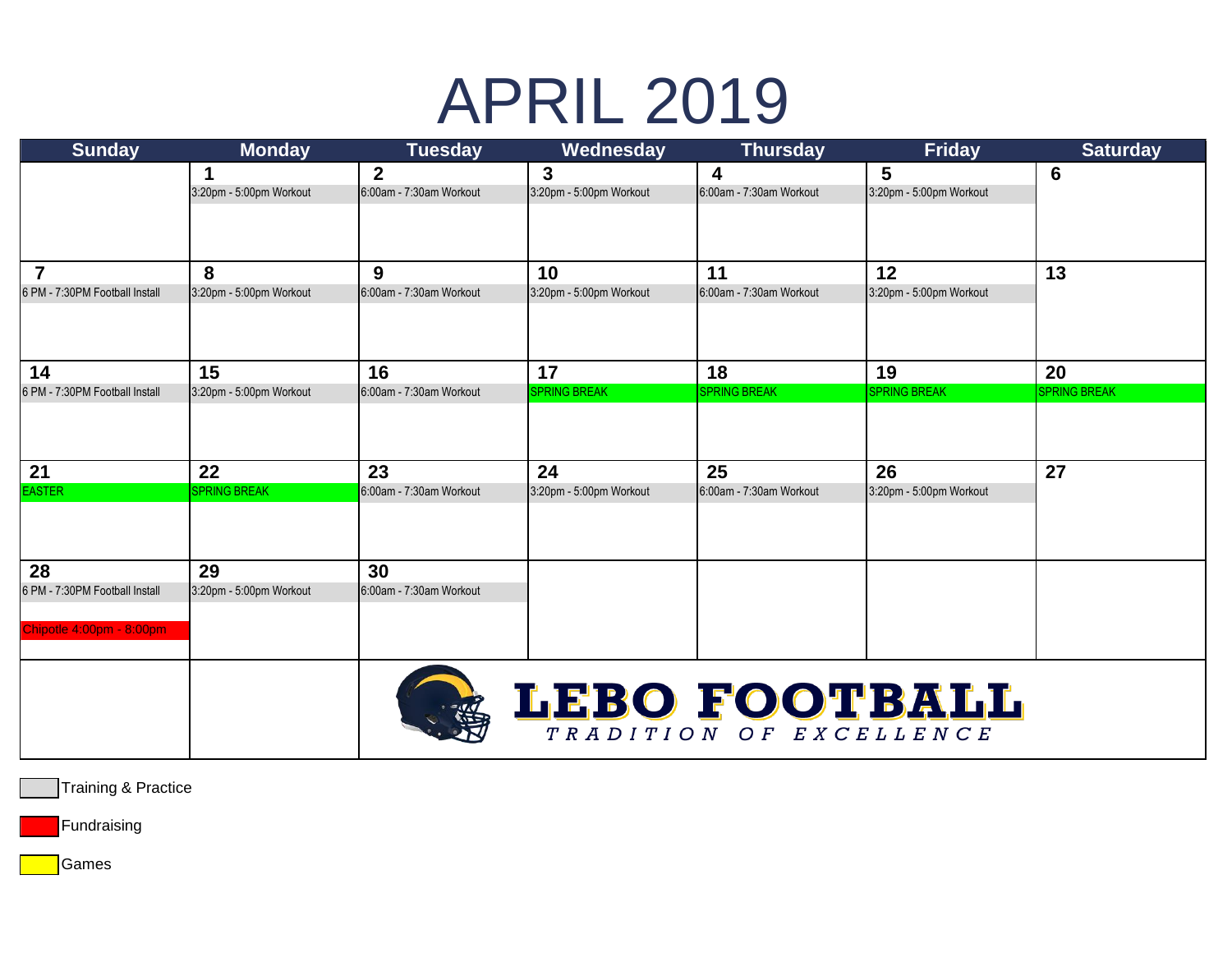# MAY 2019

| <b>Sunday</b><br><b>Monday</b><br><b>Tuesday</b><br>Wednesday<br><b>Thursday</b><br><b>Friday</b>                                                                                                         | <b>Saturday</b> |
|-----------------------------------------------------------------------------------------------------------------------------------------------------------------------------------------------------------|-----------------|
| $\overline{2}$<br>3<br>1                                                                                                                                                                                  | 4               |
| 3:20pm - 5:00pm Workout<br>3:20pm - 5:00pm Workout<br>6:00am - 7:30am Workout                                                                                                                             |                 |
|                                                                                                                                                                                                           |                 |
|                                                                                                                                                                                                           |                 |
| $\overline{7}$<br>5<br>6<br>8<br>9<br>10                                                                                                                                                                  | 11              |
| 3:20pm - 5:00pm Workout<br>6:00am - 7:30am Workout<br>3:20pm - 5:00pm Workout<br>6:00am - 7:30am Workout<br>3:20pm - 5:00pm Workout<br>6 PM - 7:30PM Football Install                                     |                 |
|                                                                                                                                                                                                           |                 |
| Top Golf 5:00-9:00                                                                                                                                                                                        |                 |
| 15<br>13<br>14<br>17<br>12<br>16                                                                                                                                                                          | 18              |
| <b>MOTHER'S DAY</b><br>3:20pm - 5:00pm Workout<br>6:00am - 7:30am Workout<br>3:20pm - 5:00pm Workout<br>6:00am - 7:30am Workout<br>3:20pm - 5:00pm Workout                                                |                 |
| <b>NO TRAINING</b>                                                                                                                                                                                        |                 |
|                                                                                                                                                                                                           |                 |
|                                                                                                                                                                                                           |                 |
| 21<br>22<br>24<br>20<br>23<br>19<br>6:00am - 7:30am Workout<br>6:00am - 7:30am Workout<br>3:20pm - 5:00pm Workout<br>6 PM - 7:30PM Football Install<br>3:20pm - 5:00pm Workout<br>3:20pm - 5:00pm Workout | 25              |
|                                                                                                                                                                                                           |                 |
|                                                                                                                                                                                                           |                 |
|                                                                                                                                                                                                           |                 |
| 27<br>28<br>29<br>30<br>31<br>26                                                                                                                                                                          |                 |
| <b>NO TRAINING</b><br><b>MEMORIAL DAY</b><br>6:00am - 7:30am Workout<br>3:20pm - 5:00pm Workout<br>3:20pm - 5:00pm Workout<br>6:00am - 7:30am Workout                                                     |                 |
|                                                                                                                                                                                                           |                 |
|                                                                                                                                                                                                           |                 |
|                                                                                                                                                                                                           |                 |
| LEBO FOOTBALL                                                                                                                                                                                             |                 |
| 等<br>TRADITION OF EXCELLENCE                                                                                                                                                                              |                 |

Training & Practice

Fundraising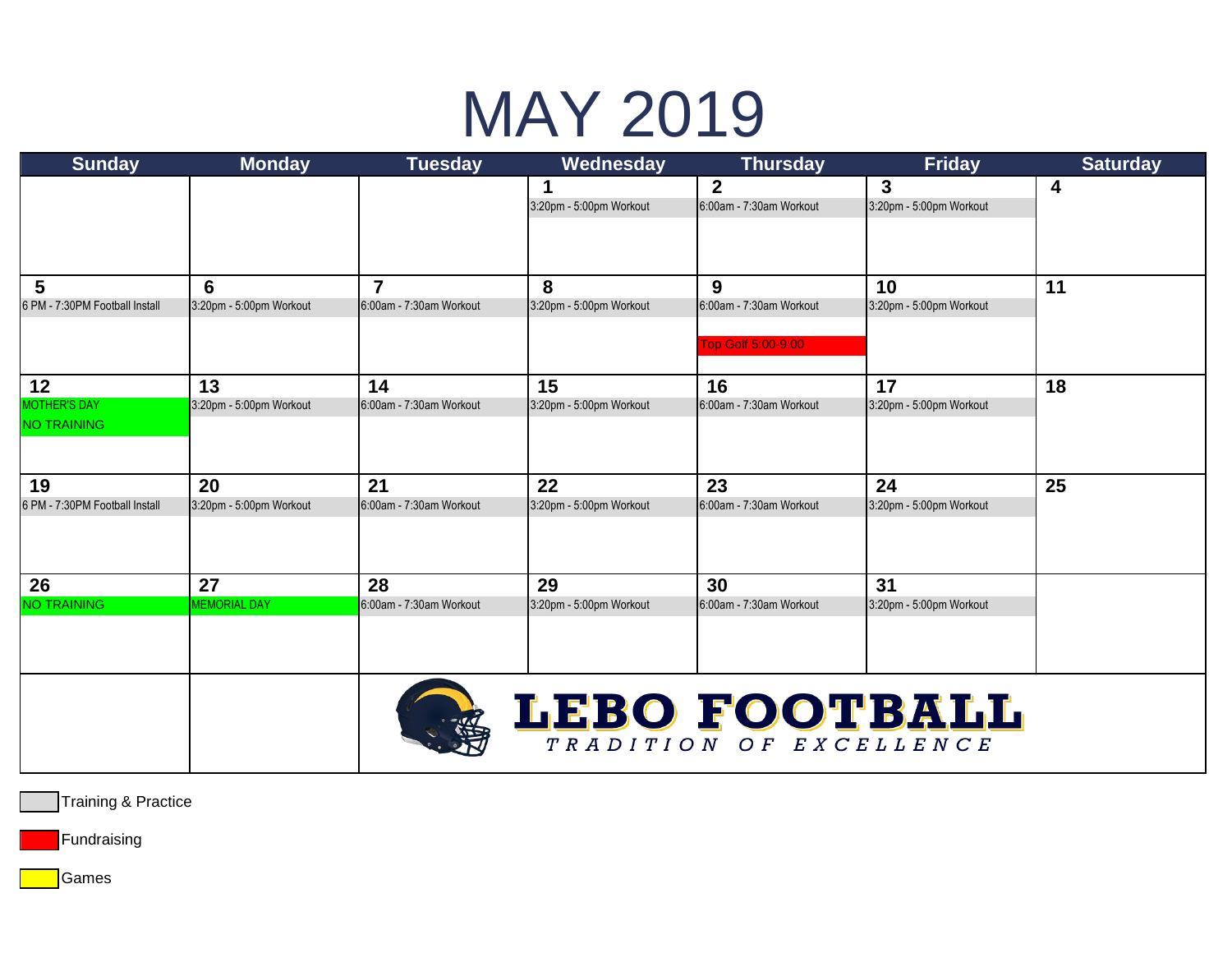#### JUNE 2019

| <b>Sunday</b> | <b>Monday</b>      | <b>Tuesday</b>          | Wednesday                    | <b>Thursday</b>         | <b>Friday</b>      | <b>Saturday</b>        |
|---------------|--------------------|-------------------------|------------------------------|-------------------------|--------------------|------------------------|
|               |                    |                         |                              |                         |                    | 1                      |
|               |                    |                         |                              |                         |                    | <b>Lebo Card Drive</b> |
|               |                    |                         |                              |                         |                    |                        |
|               |                    |                         |                              |                         |                    |                        |
| $2^{\circ}$   | $\mathbf{3}$       | $\overline{\mathbf{4}}$ | 5                            | 6                       | $\overline{7}$     | 8                      |
|               | <b>NO TRAINING</b> | NO TRAINING             | NO TRAINING                  | <b>NO TRAINING</b>      | <b>NO TRAINING</b> |                        |
|               |                    |                         |                              | <b>GRADUATION</b>       |                    |                        |
|               |                    |                         |                              |                         |                    |                        |
| 9             | 10                 | 11                      | 12                           | 13                      | 14                 | 15                     |
|               | <b>NO TRAINING</b> | <b>NO TRAINING</b>      | <b>NO TRAINING</b>           | <b>NO TRAINING</b>      | NO TRAINING        |                        |
|               |                    |                         | <b>LAST DAY FOR STUDENTS</b> |                         |                    |                        |
|               |                    |                         |                              |                         |                    |                        |
| 16            | 17                 | 18                      | 19                           | 20                      | 21                 | 22                     |
|               | WEEK #1            | WEEK#1                  | WEEK #1                      | WEEK <sub>#1</sub>      |                    |                        |
|               | 7:15 AM - 12:15 PM | 7:15 AM - 12:15 PM      | 7:15 AM - 12:15 PM           | 7:15 AM - 12:15 PM      | NO TRAINING        |                        |
|               |                    |                         |                              |                         |                    |                        |
| 23            | 24                 | 25                      | 26                           | 27                      | 28                 | 29                     |
|               | WEEK #2            | WEEK <sub>#2</sub>      | WEEK <sub>#2</sub>           | WEEK <sub>#2</sub>      |                    |                        |
|               | 7:15 AM - 12:15 PM | 7:15 AM - 12:15 PM      | 7:15 AM - 12:15 PM           | 7:15 AM - 12:15 PM      | NO TRAINING        |                        |
|               |                    |                         |                              |                         |                    |                        |
| 30            |                    |                         |                              |                         |                    |                        |
|               |                    |                         | LEBO FOOTBALL                |                         |                    |                        |
|               |                    |                         |                              |                         |                    |                        |
|               |                    |                         |                              | TRADITION OF EXCELLENCE |                    |                        |
|               |                    |                         |                              |                         |                    |                        |

Training & Practice

Fundraising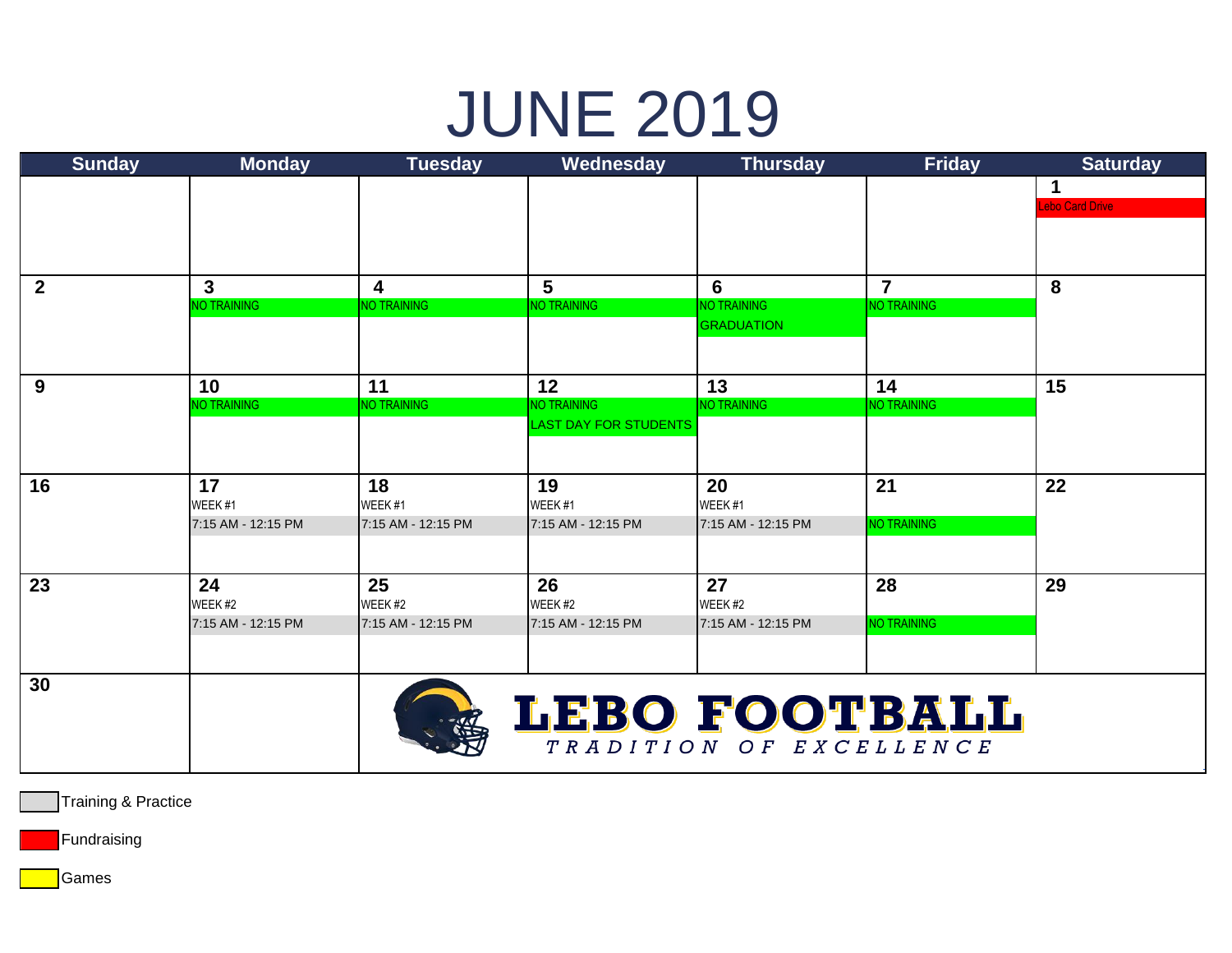# JULY 2019

| <b>Sunday</b>  | <b>Monday</b>      | <b>Tuesday</b>     | Wednesday          | <b>Thursday</b>         | <b>Friday</b> | <b>Saturday</b> |
|----------------|--------------------|--------------------|--------------------|-------------------------|---------------|-----------------|
|                | 1                  | $\overline{2}$     | $\mathbf{3}$       | 4                       | 5             | $6\phantom{1}6$ |
|                | WEEK#3             | WEEK #3            | WEEK #3            |                         |               |                 |
|                | 7:15 AM - 12:15 PM | 7:15 AM - 12:15 PM | 7:15 AM - 12:15 PM | <b>NO TRAINING</b>      |               |                 |
|                |                    |                    |                    |                         |               |                 |
| $\overline{7}$ | 8                  | 9                  | 10                 | 11                      | 12            | 13              |
|                | WEEK #4            | WEEK <sub>#4</sub> | WEEK #4            | WEEK <sub>#4</sub>      |               |                 |
|                | 7:15 AM - 12:15 PM | 7:15 AM - 12:15 PM | 7:15 AM - 12:15 PM | 7:15 AM - 12:15 PM      |               |                 |
|                |                    |                    |                    |                         |               |                 |
| 14             | 15                 | 16                 | 17                 | 18                      | 19            | 20              |
|                | WEEK #5            | WEEK #5            | WEEK #5            | WEEK <sub>#5</sub>      |               |                 |
|                | 7:15 AM - 12:15 PM | 7:15 AM - 12:15 PM | 7:15 AM - 12:15 PM | 7:15 AM - 12:15 PM      |               |                 |
|                |                    |                    |                    |                         |               |                 |
| 21             | 22                 | 23                 | 24                 | 25                      | 26            | 27              |
|                | WEEK #6            | WEEK #6            | WEEK #6            | WEEK #6                 |               |                 |
|                | 7:15 AM - 12:15 PM | 7:15 AM - 12:15 PM | 7:15 AM - 12:15 PM | 7:15 AM - 12:15 PM      |               |                 |
|                |                    |                    |                    |                         |               |                 |
| 28             | 29                 | 30                 | 31                 |                         |               |                 |
|                | WEEK #7            | WEEK #7            | WEEK #7            |                         |               |                 |
|                | 7:15 AM - 12:15 PM | 7:15 AM - 12:15 PM | 7:15 AM - 12:15 PM |                         |               |                 |
|                |                    |                    |                    |                         |               |                 |
|                |                    |                    |                    |                         |               |                 |
|                |                    |                    | LEBO FOOTBALL      |                         |               |                 |
|                |                    |                    |                    | TRADITION OF EXCELLENCE |               |                 |
|                |                    |                    |                    |                         |               |                 |

Training & Practice

Fundraising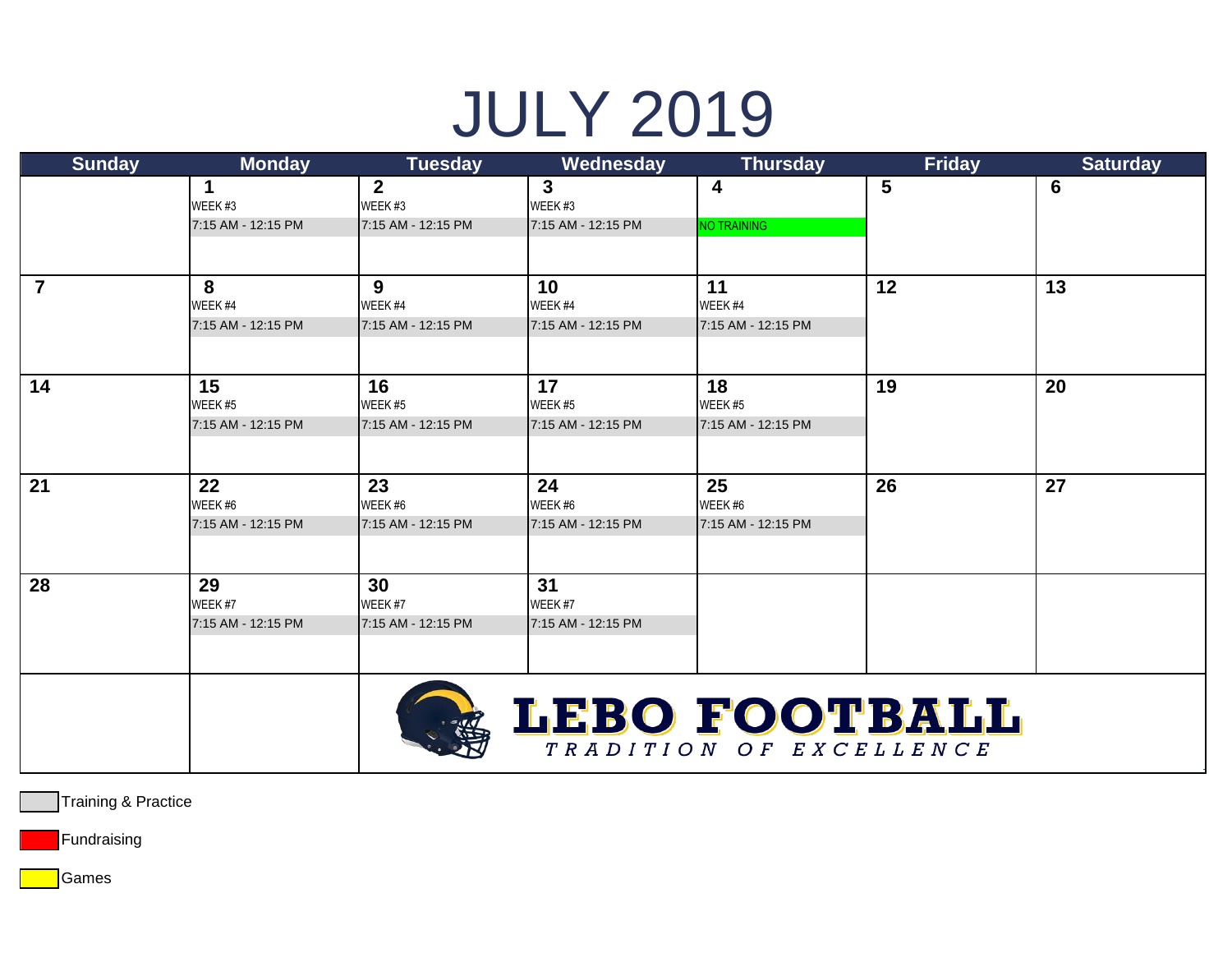# AUGUST 2019

| <b>Sunday</b>    | <b>Monday</b>               | <b>Tuesday</b>              | Wednesday                   | <b>Thursday</b>             | <b>Friday</b>               | <b>Saturday</b>         |
|------------------|-----------------------------|-----------------------------|-----------------------------|-----------------------------|-----------------------------|-------------------------|
|                  |                             |                             |                             | 1<br>WEEK #7                | $\mathbf{2}$                | 3                       |
|                  |                             |                             |                             | 7:15 AM - 12:15 PM          |                             |                         |
|                  |                             |                             |                             |                             |                             |                         |
| 4                | 5                           | 6                           | 7                           | 8                           | 9                           | 10                      |
|                  | <b>HEAT ACCLIMATIZATION</b> | <b>HEAT ACCLIMATIZATION</b> | <b>HEAT ACCLIMATIZATION</b> | <b>HEAT ACCLIMATIZATION</b> | <b>HEAT ACCLIMATIZATION</b> |                         |
|                  | 7 AM - 3 PM                 | 7 AM - 3 PM                 | 7 AM - 3 PM                 | 7 AM - 3 PM                 | 7 AM - 3 PM                 |                         |
|                  |                             |                             |                             |                             |                             |                         |
| 11               | 12                          | 13                          | 14                          | 15                          | 16                          | 17                      |
| TEAM PICTURE DAY | CAMP                        | CAMP                        | CAMP                        | CAMP                        | CAMP                        | <b>SCRIMMAGE</b>        |
| TIME - TBD       | 6:30 AM - 7:30 PM           | 6:30 AM - 7:30 PM           | 6:30 AM - 7:30 PM           | 6:30 AM - 7:30 PM           | 6:30 AM - 7:30 PM           | vs Baldwin 10:00 am     |
|                  |                             |                             |                             |                             |                             |                         |
| 18               | 19                          | 20                          | 21                          | 22                          | 23                          | 24                      |
|                  | PRACTICE TIME - TBD         | <b>PRACTICE TIME - TBD</b>  | <b>PRACTICE TIME - TBD</b>  | PRACTICE TIME - TBD         | @ Gateway 7:30 pm           | JV vs Gateway 10am      |
|                  |                             |                             |                             |                             |                             | <b>VARSITY TRAINING</b> |
|                  |                             |                             |                             |                             |                             | 7AM - 10 AM             |
| 25               | 26                          | 27                          | 28                          | 29                          | 30                          | 31                      |
|                  | 1ST DAY of SCHOOL           |                             |                             |                             | @ Canon Mac 7:30 pm         | JV vs Canon Mac 10 AM   |
|                  |                             |                             |                             |                             |                             | <b>VARSITY TRAINING</b> |
|                  |                             |                             |                             |                             |                             | 7AM - 10 AM             |
|                  |                             |                             |                             |                             |                             |                         |
|                  |                             |                             | LEBO FOOTBALL               |                             |                             |                         |
|                  |                             |                             |                             | TRADITION OF EXCELLENCE     |                             |                         |
|                  |                             |                             |                             |                             |                             |                         |

Training & Practice

Fundraising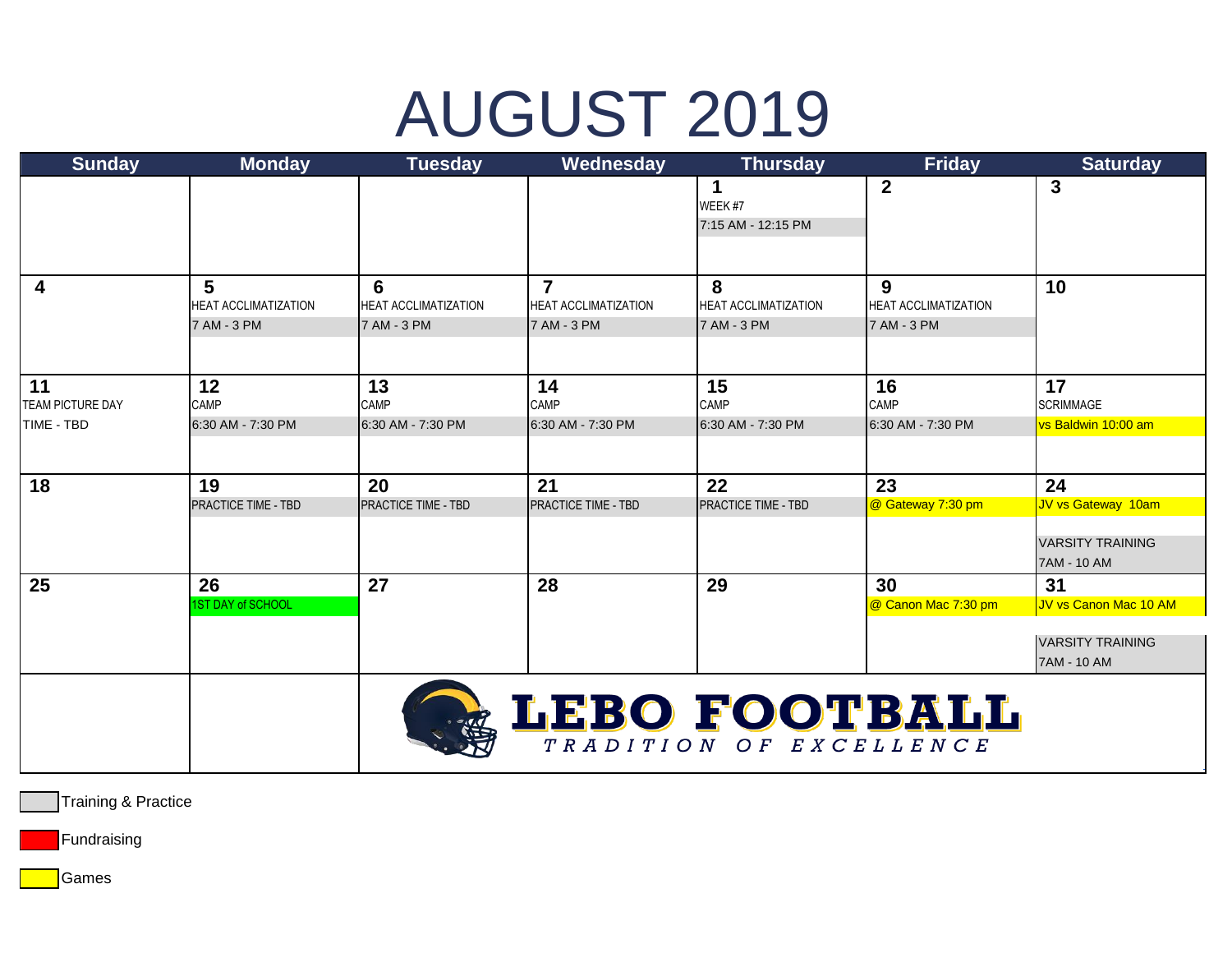### SEPTEMBER 2019

| <b>Sunday</b> | <b>Monday</b>    | <b>Tuesday</b> | Wednesday     | <b>Thursday</b>         | <b>Friday</b>                     | <b>Saturday</b>               |
|---------------|------------------|----------------|---------------|-------------------------|-----------------------------------|-------------------------------|
| 1             | $\boldsymbol{2}$ | $\mathbf{3}$   | 4             | 5                       | 6                                 | $\overline{7}$                |
|               |                  |                |               |                         | vs Butler 7:30 pm                 | JV @ Butler 10am              |
|               |                  |                |               |                         |                                   |                               |
|               |                  |                |               |                         |                                   |                               |
|               |                  |                |               |                         |                                   |                               |
| 8             | 9                | 10             | 11            | 12                      | 13<br>vs Seneca Valley 7:30 pm    | 14<br>JV @ Seneca Valley 10am |
|               |                  |                |               |                         |                                   |                               |
|               |                  |                |               |                         |                                   |                               |
|               |                  |                |               |                         |                                   |                               |
| 15            | 16               | 17             | 18            | 19                      | 20                                | 21                            |
|               |                  |                |               |                         | <sup>@</sup> N. Allegheny 7:30 pm | JV vs N. Allegheny 10am       |
|               |                  |                |               |                         |                                   |                               |
|               |                  |                |               |                         |                                   |                               |
|               |                  |                |               |                         |                                   |                               |
| 22            | 23               | 24             | 25            | 26                      | 27                                | 28                            |
|               |                  |                |               |                         | vs Hempfield 7:30 pm              | @ Hempfield 10am              |
|               |                  |                |               |                         |                                   |                               |
|               |                  |                |               |                         |                                   |                               |
| 29            | 30               |                |               |                         |                                   |                               |
|               |                  |                |               |                         |                                   |                               |
|               |                  |                |               |                         |                                   |                               |
|               |                  |                |               |                         |                                   |                               |
|               |                  |                |               |                         |                                   |                               |
|               |                  |                |               |                         |                                   |                               |
|               |                  |                | LEBO FOOTBALL |                         |                                   |                               |
|               |                  |                |               |                         |                                   |                               |
|               |                  |                |               | TRADITION OF EXCELLENCE |                                   |                               |

Training & Practice

Fundraising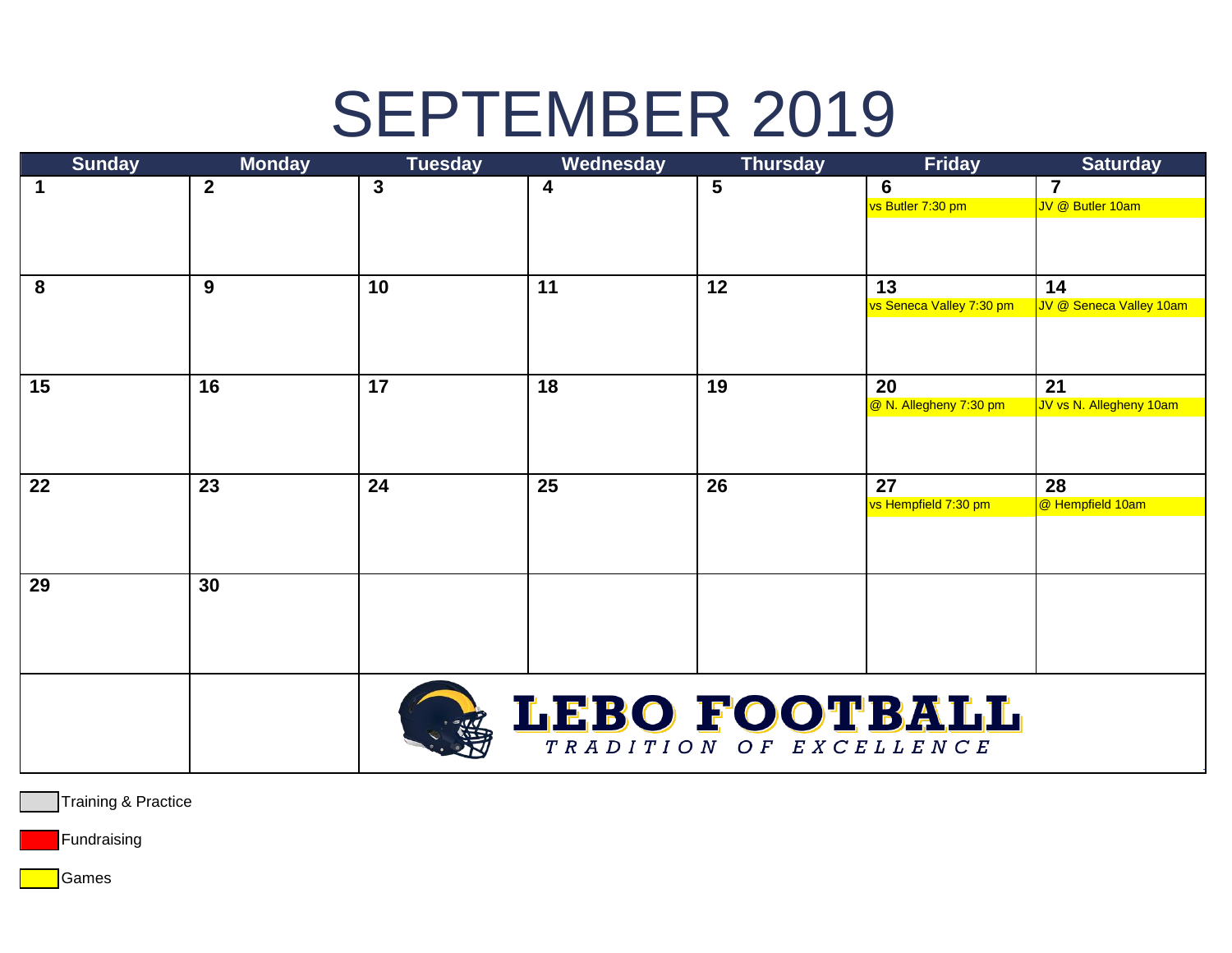# OCTOBER 2019

| <b>Sunday</b> | <b>Monday</b>  | <b>Tuesday</b> | Wednesday     | <b>Thursday</b>         | <b>Friday</b>                  | <b>Saturday</b>               |
|---------------|----------------|----------------|---------------|-------------------------|--------------------------------|-------------------------------|
|               |                | 1              | $\mathbf{2}$  | $\mathbf{3}$            | 4                              | 5                             |
|               |                |                | @ USC 7:30 pm | JV vs USC 10am          |                                |                               |
|               |                |                |               |                         |                                |                               |
|               |                |                |               |                         |                                |                               |
|               |                |                |               |                         |                                |                               |
| 6             | $\overline{7}$ | 8              | 9             | 10                      | 11<br>vs Pine Richland 7:30 pm | 12<br>JV @ Pine Richland 10am |
|               |                |                |               |                         |                                |                               |
|               |                |                |               |                         |                                |                               |
|               |                |                |               |                         |                                |                               |
| 13            | 14             | 15             | 16            | 17                      | 18                             | 19                            |
|               |                |                |               |                         | @ Norwin 7:30 pm               | JV vs Norwin 10am             |
|               |                |                |               |                         |                                |                               |
|               |                |                |               |                         |                                |                               |
|               |                |                |               |                         |                                |                               |
| 20            | 21             | 22             | 23            | 24                      | 25                             | 26                            |
|               |                |                |               |                         | vs Central Catholic 7:30 pm    | JV @ Central Catholic 10am    |
|               |                |                |               |                         |                                |                               |
|               |                |                |               |                         |                                |                               |
| 27            | 28             | 29             | 30            | 31                      |                                |                               |
|               |                |                |               |                         |                                |                               |
|               |                |                |               |                         |                                |                               |
|               |                |                |               |                         |                                |                               |
|               |                |                |               |                         |                                |                               |
|               |                |                |               |                         |                                |                               |
|               |                |                |               | LEBO FOOTBALL           |                                |                               |
|               |                |                |               |                         |                                |                               |
|               |                |                |               | TRADITION OF EXCELLENCE |                                |                               |

Training & Practice

Fundraising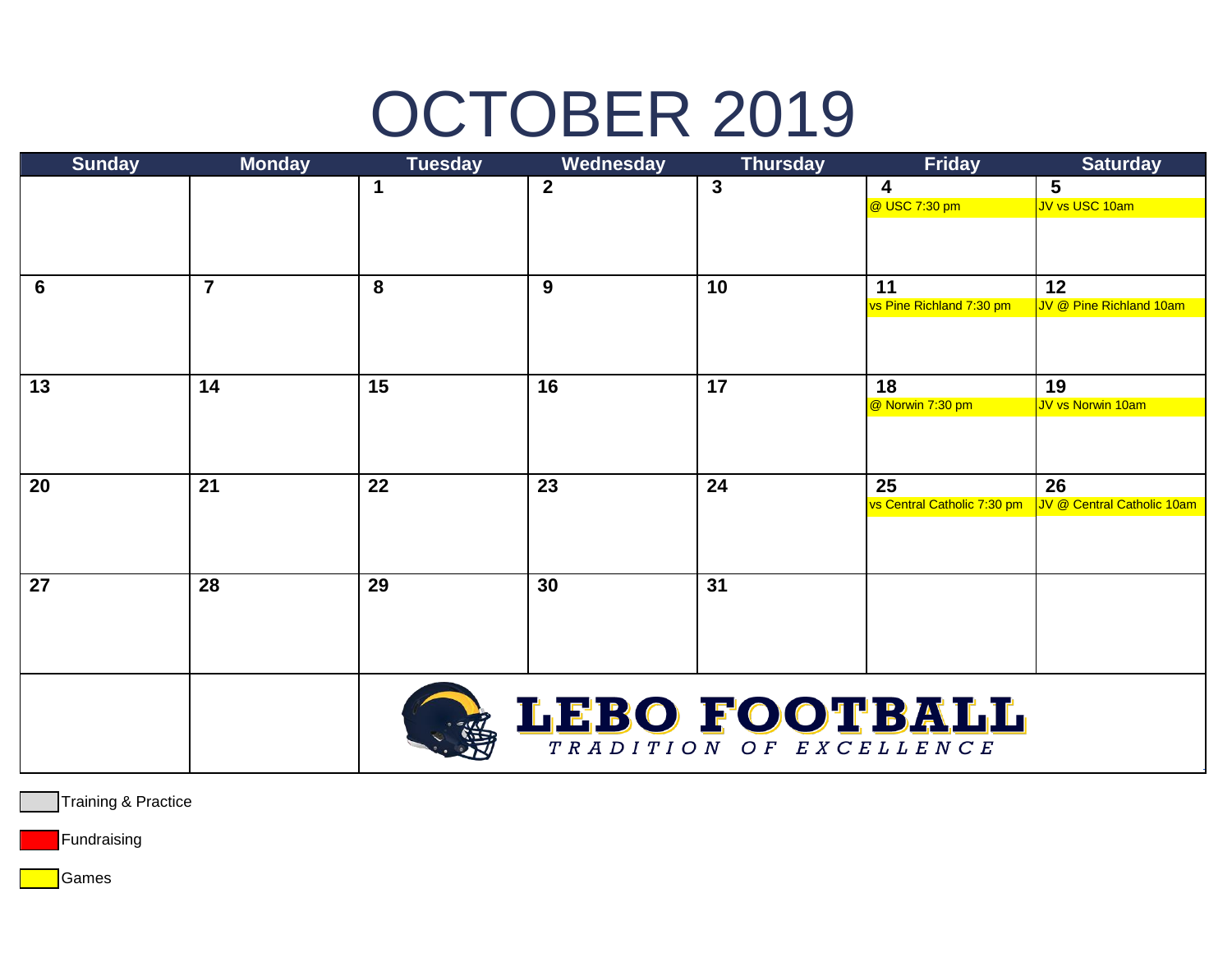### NOVEMBER 2019

| <b>Sunday</b> | <b>Monday</b>           | <b>Tuesday</b> | Wednesday       | <b>Thursday</b>         | <b>Friday</b> | <b>Saturday</b> |
|---------------|-------------------------|----------------|-----------------|-------------------------|---------------|-----------------|
|               |                         |                |                 |                         | $\mathbf 1$   | $\mathbf{2}$    |
|               |                         |                |                 |                         |               |                 |
|               |                         |                |                 |                         |               |                 |
|               |                         |                |                 |                         |               |                 |
| $\mathbf{3}$  | $\overline{\mathbf{4}}$ | $5\phantom{1}$ | $6\phantom{1}6$ | $\overline{7}$          | 8             | 9               |
|               |                         |                |                 |                         |               |                 |
|               |                         |                |                 |                         |               |                 |
|               |                         |                |                 |                         |               |                 |
| 10            | 11                      | 12             | 13              | 14                      | 15            | 16              |
|               |                         |                |                 |                         |               |                 |
|               |                         |                |                 |                         |               |                 |
|               |                         |                |                 |                         |               |                 |
| 17            | 18                      | 19             | 20              | 21                      | 22            | 23              |
|               |                         |                |                 |                         |               |                 |
|               |                         |                |                 |                         |               |                 |
|               |                         |                |                 |                         |               |                 |
| 24            | 25                      | 26             | 27              | 28                      | 29            | 30              |
|               |                         |                |                 |                         |               |                 |
|               |                         |                |                 |                         |               |                 |
|               |                         |                |                 |                         |               |                 |
|               |                         |                |                 |                         |               |                 |
|               |                         |                |                 | LEBO FOOTBALL           |               |                 |
|               |                         |                |                 | TRADITION OF EXCELLENCE |               |                 |

Training & Practice

Fundraising